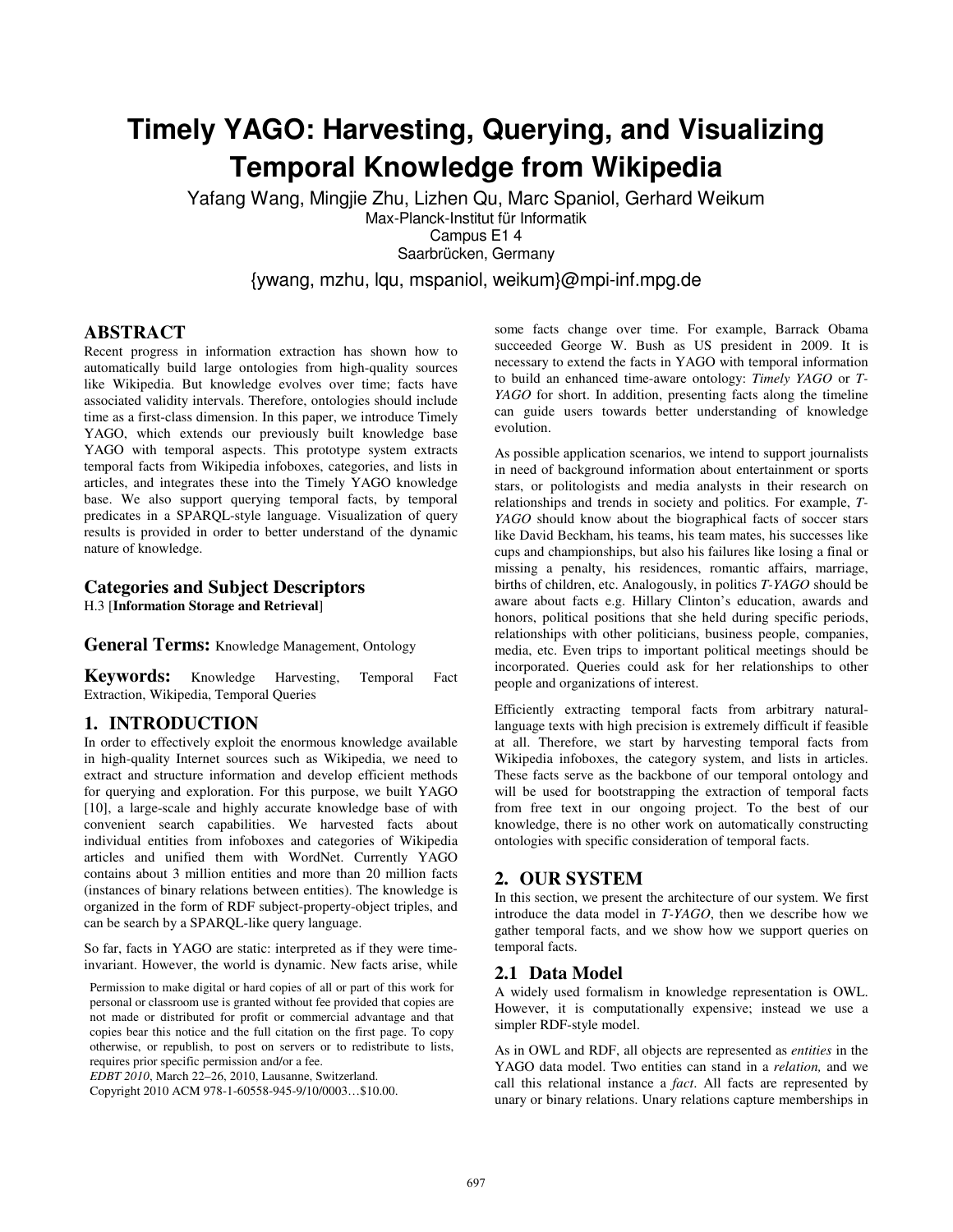semantic types such as: DavidBeckham *instanceOf* SoccerPlayer. Binary relations like *bornOn*, *bornIn*, *marriedTo*, or *hasWonPrize* hold between entities of specific types; an example is:

#### DavidBeckham *hasWonPrize* UEFAClubPlayerOfTheYear

This fairly simple model has proven to be very valuable for knowledge exploration and querying. However, facts actually have associated time information. For example, "David Beckham has won the UEFA Club Player of the Year" in "1999". Therefore, in *T-YAGO*, we introduce the concept of *temporal facts*. A temporal fact is a relation with an associated *validity time*. The fact may be valid at a time point or within a time interval.

In the current YAGO ontology, temporal facts cannot be directly represented. Facts are limited to binary relations while temporal facts have more than two arguments. To support temporal facts in a binary relation model, we decompose the n-ary fact into a primary fact and several associated facts. We assign a fact identifier to the primary fact, and then the associated facts are represented as the relation between the identifier and the remaining arguments. For example, for the ternary relation between DavidBeckham, the UEFAClubPlayeroftheYear, and 1999, we use the original time-agnostic fact as a primary fact with identifier #1. For temporal facts valid at a time point, we use the relation *on* to describe the validity time. Then we represent the temporal property of the primary fact as: #1 *on* 1999.

For temporal facts that are valid during a time period, we use two relations to represent the interval: the relation *since* for the begin time point, and the relation *until* for the end time point. For example, the fact that Beckham played for Real Madrid from 2003 to 2007 is represented as:

> #2: DavidBeckham *playsFor* RealMadrid #2 *since* 2003 #2 *until* 2007

Sometimes it is impossible to extract accurate timepoints, say the exact day, and sometimes we may know only the begin or the end of a fact's validity interval but not both. For these situations, we adopt the time expression in TOB [13] for timepoints with the *earliest* and *latest* possible time to constrain the range of the true time point. For example, if we know that Beckham started playing for Real Madrid in July 2003 and terminated his contract in 2007, we would add the temporal facts:

> #2 *since* [1-July-2003, 31-July-2003] #2 *until* [1-January-2007, 31-December-2007]



**Figure 1. Representation of temporal facts.** 

If we later learn that his contract with the team Los Angeles Galaxy started on July 1, 2007, and assuming a constraint that one must not play for two clubs at the same time, we could refine the *until* relation for #2 into:

#### #2 *until* [1-January-2007, 30-June-2007]

Figure 1 summarizes our representation of validity times of facts.

# **2.2 Temporal Fact Extraction**

Currently YAGO is built upon facts extracted from semistructured infoboxes and category information in Wikipedia, and it is unified with the taxonomic class system of WordNet. Infoboxes are based on templates which are re-used for important types of entities such as countries, companies, sportsmen, politicians, etc. This allows YAGO to apply rule-based extraction for popular infobox attributes (the attributes in the "long tail" are typically skipped as they are highly diverse and noisy). Like YAGO, our approach to temporal fact extraction also focuses on the semistructured elements in Wikipedia. However, as we need to detect also the validity time of each fact, our rules are more sophisticated than those of the original YAGO. We use regular expression matching for this purpose. For higher coverage, we also analyze additional elements in Wikipedia articles, most notably lists such as awards which contain many meaningful temporal facts. Here again, regular expressions tailored to specific types of lists yield high return. In addition, our rule-based techniques can also bootstrap learning-based methods applied on the natural-language text of the full articles. For the latter, the lack of manually labeled training data is often the bottleneck if not a showstopper. Our rich collection of temporal facts in *T-YAGO* can serve as training data and reduce the need for expensive hand-labeling.

| Personal information                            |                                                                                          |     |                                                                                                             | Honours                                                               |
|-------------------------------------------------|------------------------------------------------------------------------------------------|-----|-------------------------------------------------------------------------------------------------------------|-----------------------------------------------------------------------|
| Full name                                       | David Robert Joseph Beckhan                                                              |     |                                                                                                             |                                                                       |
| Date of birth                                   | 2 May 1975 (age 34)<br>Leytonstone, London, England<br>6 ft 0 in (1.83 m) <sup>[1]</sup> |     |                                                                                                             | Club<br><b>Manchester United</b>                                      |
| Place of birth                                  |                                                                                          |     |                                                                                                             |                                                                       |
| Height                                          |                                                                                          |     |                                                                                                             |                                                                       |
| Playing position Midfielder<br>Club information |                                                                                          |     | Premier League: 1995-96, 1996-97, 1998-99, 1999<br>= FA Cup: 1996, 1999<br>= UEFA Champions League: 1998-99 |                                                                       |
|                                                 |                                                                                          |     |                                                                                                             | Current club                                                          |
|                                                 | <b>Touth</b> career                                                                      |     |                                                                                                             | = FA Youth Cup: 1992                                                  |
| <b>Brinsdown Rovers</b>                         |                                                                                          |     |                                                                                                             |                                                                       |
| $1987 - 1991$                                   | Tottenham Hotspur                                                                        |     |                                                                                                             | Real <b>I</b> adrid                                                   |
| $1991 - 1993$                                   | Manchester United                                                                        |     |                                                                                                             | $La$ Liga: 2006-07                                                    |
| Senior career*                                  |                                                                                          |     |                                                                                                             | Supercopa de España: 2003                                             |
| Tears                                           | Tesm                                                                                     |     |                                                                                                             | Apps <sup>7</sup> (Gls) <sup>7</sup> Los Angeles Galaxy               |
| $1993 - 2003$                                   | Manchester United                                                                        | 265 | (62)                                                                                                        | Western Conference: 2009                                              |
| 1995                                            | $\rightarrow$ Preston North End (Loan)                                                   | 5   | (2)                                                                                                         |                                                                       |
| $2003 - 2007$                                   | Real Madrid                                                                              | 116 | (13)                                                                                                        | Individual                                                            |
| $2007 -$                                        | Los Angeles Galaxy                                                                       | 41  | (T)                                                                                                         | . PFA Young Player of the Year: 1996/97                               |
| 2009                                            | $\rightarrow$ Hilan (Lean)                                                               | 18  | (2)                                                                                                         | = Sir Matt Busby Player of the Year: 1996/97                          |
| $2010 -$                                        | $\rightarrow$ Hilan (lean)                                                               | 0   | (0)                                                                                                         | = 1998 FIFA World Cup Team of the Tournament                          |
| Hational team <sup>I</sup>                      |                                                                                          |     | = UEFA Club Player of the Year: 1999                                                                        |                                                                       |
| $1994 - 1996$                                   | England U-21                                                                             | 9   | (0)                                                                                                         | Premier League 10 Seasons Awards (1992/3 - 2001/2)                    |
| $1996 -$                                        | <b>England</b>                                                                           | 115 | (17)                                                                                                        | s Overall Team of the Decade<br>= Goal of the Decade (17 August 1996) |
|                                                 |                                                                                          |     |                                                                                                             | BBC Sports Personality of the Year: 2001                              |

#### **Figure 2. Temporal facts in infobox and honours list**

For illustration, Figure 2 lists the infobox and the honours list of David Beckham. For example, "Senior career" attributes are extracted as *playsForSeniorClub* facts, yielding the facts "David Beckham *playsForSeniorClub* Manchester United" and "David Beckham *playsForSeniorClub* Real Madrid". YAGO can accept only one of these two fact candidates, as it enforces consistency constraints like a functional dependency from SoccerPlayer to SoccerClub (a player cannot simultaneously play for two clubs). The reason for this deficiency is that YAGO lacks temporal information. In *T-YAGO*, we can accept both facts if we can validate that they refer to disjoint time periods. We identify time points or intervals like 1993-2003 by pattern matching. This yields temporal facts like "#3: DavidBeckham *playsForSeniorClub* ManchesterUnited", "#3 *since* 1993", and "#3 *until* 2003" (with simplified notation, leaving out the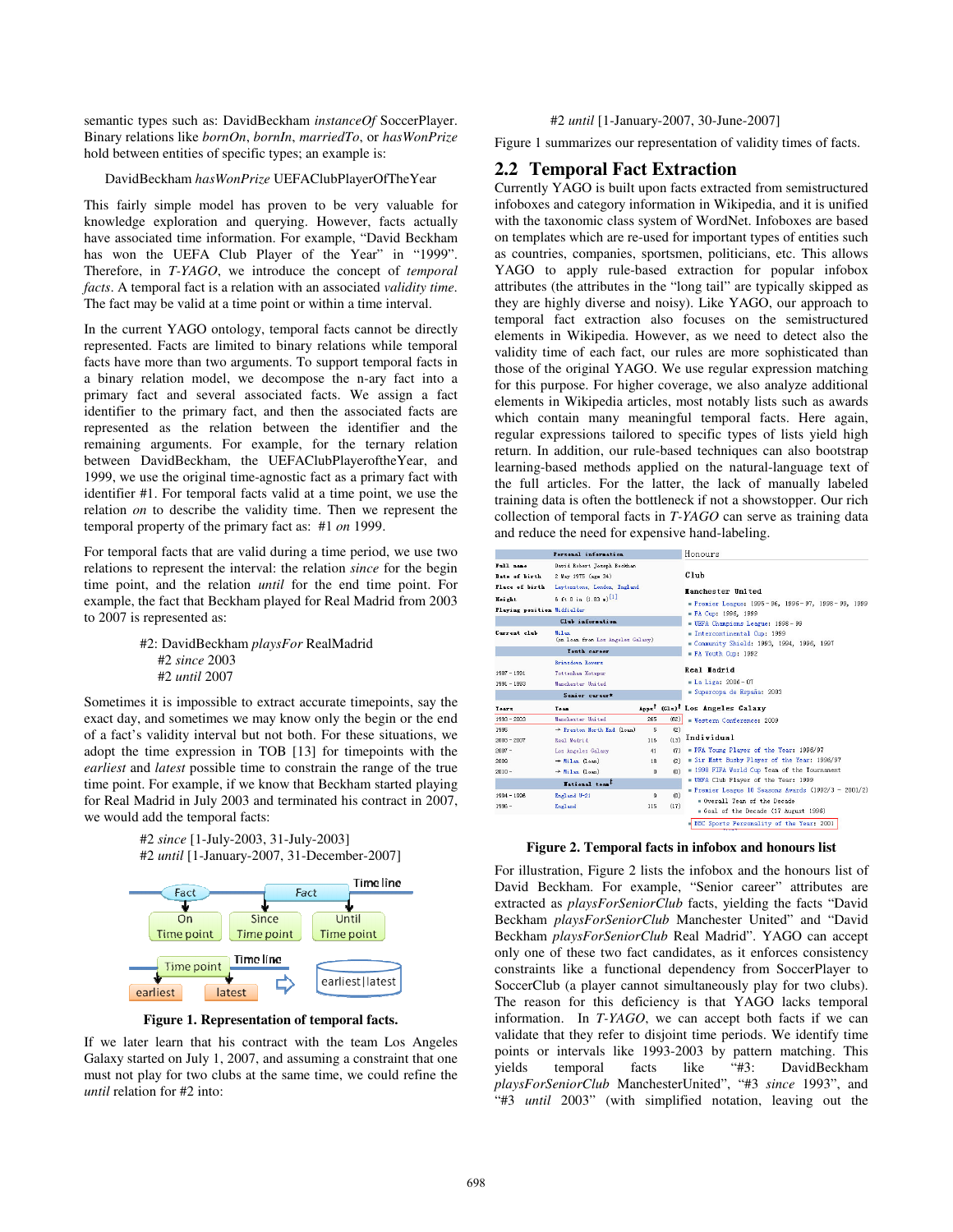[earliest, latest] part for brevity). Other time-annotated attributes are extracted in a similar way. From the honours lists we also obtain valuable knowledge such as "#4: DavidBeckham *hasWon* BBC Sports Personality of Year" and "#4 *on* 2001".



#### **Figure 3. Temporal facts from categories of David Beckham.**

The category systems for Wikipedia articles also contain temporal facts like those highlighted in Figure 3. We identify time points in category names and map them onto the timeline. The remaining part of the category name is treated as the entity. For example, from the first category in Figure 3 we extract the temporal fact "#5: David Beckham *playsAs* FIFA World Cup players", "#5 *on* 1998".

## **2.3 Query Processing**

*T-YAGO* provides a time-aware query language on its knowledge base of temporal facts. Recall that facts are represented as subjectproperty-object triples, SPO triples for short, of the RDF data model. Conditions on S, P, or O are expressed by SPARQL triple patterns, and can be combined in a conjunctive manner. For temporal conditions we have extended the query language by a suite of time predicates that refer to the *on*, *since*, and *until* relations of temporal facts:

#### *before, after, equal, during, overlaps, sameYear,*

and a few more. Each of these predicates takes as input two time points or two time periods or a time point and a time period, and returns a Boolean value. As *T-YAGO*'s notion of validity times refers to fact identifiers, we need to be able to have variables for fact identifiers and also variables that denote time points for which we need to compute appropriate bindings.

As an example, consider a query about teammates of David Beckham – soccer players who played for the same club as Beckham during overlapping periods. We can express this in the *T-YAGO* quey language as follows:

> ?id1: "David Beckham" *playsForClub* ?x . ?id2: ?a *playsForClub* ?x . ?id1 *since* ?t1 . ?id1 *until* ?t2 . ?id2 *since* ?t3 . ?id2 *until* ?t4 . [?t1-?t2] *overlaps* [?t3-?t4] . ?a *notEqual* "David Beckham"

where [?t1-?t2] denotes a time interval. The query returns important players such as Paul Scholes, Gary Neville, and Ruud van Nistelrooy at Manchester United, and Zinedine Zidane, Luis Figo, and Ronaldo at Real Madrid.

In the query, predicates like *overlaps* are used as if they were relations (or properties in RDF jargon). However, they are not necessarily materialized, but instead computed dynamically as needed. We call these virtual relations. As they are actually evaluated as run-time functions, it is easy to switch to *relaxedmatching semantics* as an alternative to exact-matching evaluation of time predicates. The rationale for this option is that we may have different time resolution or uncertainty in the validity times of different facts. For example, consider a query about politicians who visited the same city on the same day. We may know that one politician visited Rome on May 21, and that another politician visited Rome in May of the same year. These time points do not match exactly because of the different resolutions. But we should still consider them as equal in a relaxed-matching mode.

For such cases, *T-YAGO* supports relaxed-matching variants of all temporal predicates. These are based on the [earliest, latest] representation of uncertain time points. Two time points with uncertainty are considered equal if there is a non-zero probability that they are truly equal if they were exactly known. Figure 4 illustrates the matching of time points with [earliest, latest] uncertainty in a graphical manner: while the time points t1 and t2 are not equal in the strict sense they should be regarded as potentially equal applying our relaxed matching scheme**.** The other temporal predicates like *overlaps*, *during*, etc., are handled analogously.

t1 [1999-01-01, 1999-06-30] t2 [1999-03-01, 1999-12-31]



**Figure 4. Relaxed matching of time points.** 

### **3. DEMO**

At this point, *T-YAGO* contains around 300.000 temporal facts from the sports domain. Among them, about 70.000 facts have been extracted from Wikipedia categories and lists embedded in articles. All these temporal facts have been integrated into the existing YAGO knowledge base. This way, we can demonstrate our querying capabilities for temporal facts in our prototype system.



**Figure 5. The timeline of David Beckham.** 

To present the temporal facts, we implemented our demonstration based on SIMILE Timeline [14] which is a DHTML-based AJAX widget for visualizing time-based events. In our demo, we support